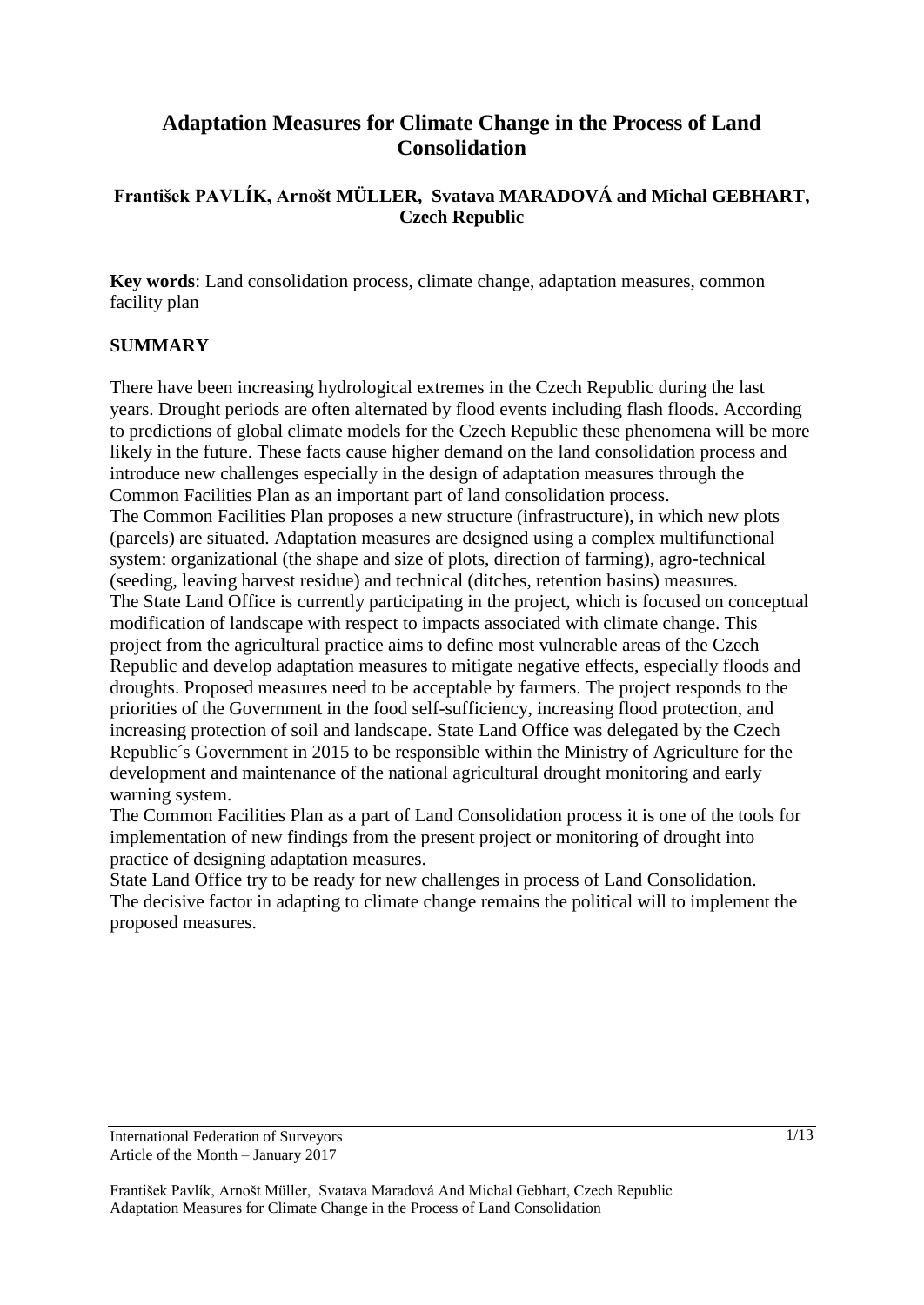# **Adaptation Measures for Climate Change in the Process of Land Consolidation**

# **František PAVLÍK, Arnošt MÜLLER, Svatava MARADOVÁ and Michal GEBHART, Czech Republic**

# **1. INTRODUCTION**

Present day landscape of the Czech Republic faces multiple challenges including the ongoing climate change that is at many locations combined with soil degradation. At the same time, erosion risks and the rate of the soil degradation are still deemed as unsustainable in some areas despite a number of existing measures being taken (Vopravil et al. 2012). The deterioration of the soil properties through unsustainable agricultural practices and changing climate could lead to fall in the productivity beyond the point of no return with devastating effect on the ecosystem services in large area (Trnka et al., 2016). With that closely related increasing hydrological extremes in the Czech Republic during the last years, drought periods are often alternated by flood events including flash floods. According to predictions of global climate models for the Czech Republic these phenomena will be more likely in the future. This also realized the Agrarian Chamber (representing the great majority of farmers in Czech Republic) and State Land Office that major revisions of the existing policies related to the management of soil degradation frequently associated with intensive rains and the increased drought risks due to climate change are needed. Therefore multidisciplinary task force was formed and supported through so called "Master Plan of Landscape Water Management of the Czech Republic".

The ultimate goal of the whole procedure is the quantification of these risks, putting into place policies and measures leading to risk reduction and ensuring their adoption in practice through the use of demonstration areas, as well as through technical and financial assistance. This may be achieved only when hazards, vulnerability and exposure are known, allowing for the calculation of the expected damages related to the risks associated with different hazardous scenarios. This study uses concept of more-than-one-hazard and focuses on drought and soil degradation hazard assessments for the agricultural landscape of the Czech Republic. While according to Kappes (2012) the multi-hazard assessment maybe understood as assessment of "the totality of relevant hazards in a defined area".

For the supression of hydrological extremes is possible to use the process of Land Consolidation which can propound and then implement water management, erosion control, ecological and land accessibility measures and so the measures to reduce the effects of drought. Nevertheless the expected climate change cause higher demand on the land consolidation process and introduce new challenges especially in the design of adaptation measures through the Common Facilities Plan. In this process is therefore essential to use latest scientific knowledge and respond to the economic and political development. Very important is also to choose the right measures for the specific area of the Czech Republic in the current and expected future climate.

International Federation of Surveyors Article of the Month – January 2017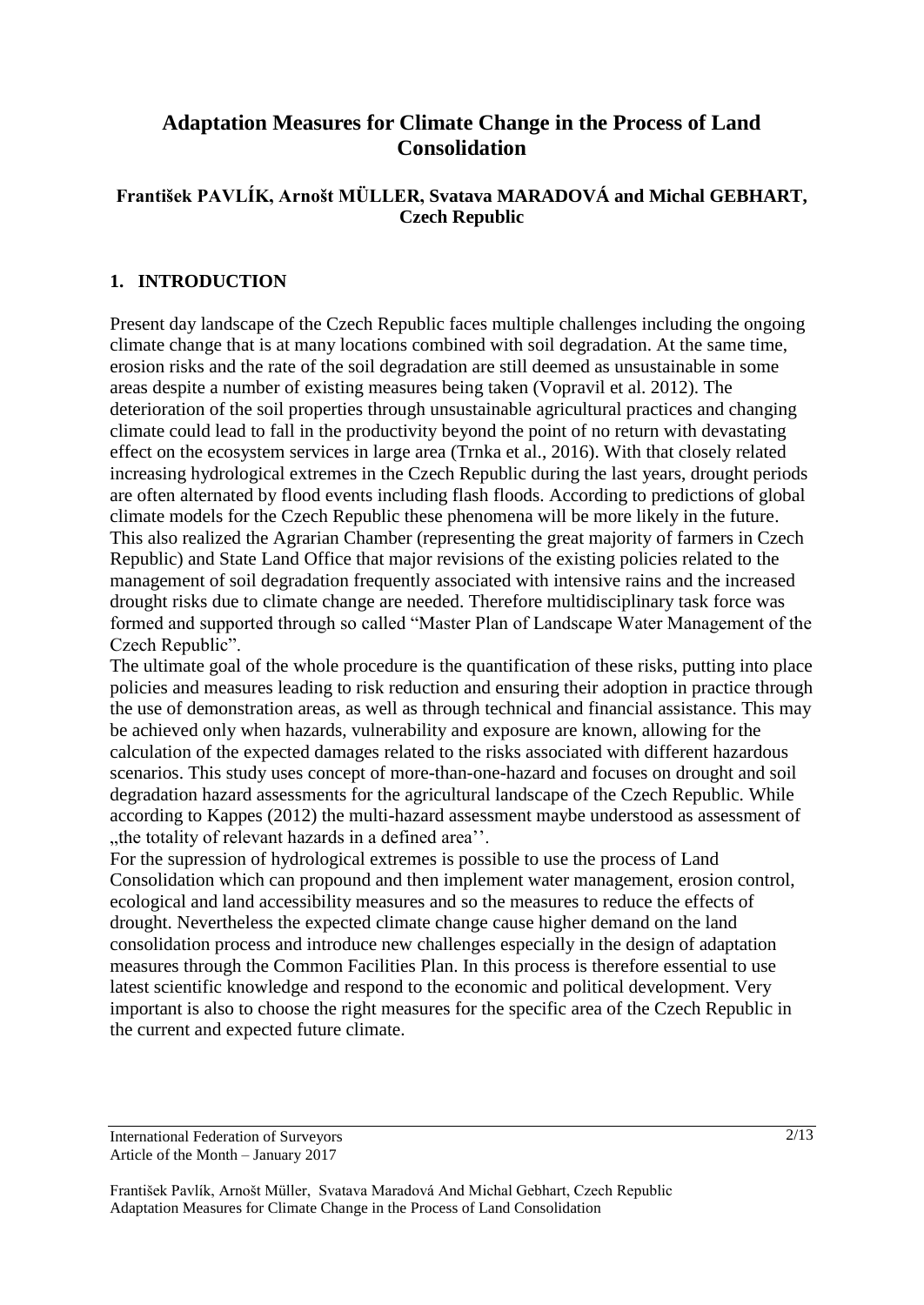# **2. MATERIAL AND METHODS**

#### **2.1 Common Facilities Plan**

Common Facilities Plan is an elementary document of the whole Land Consolidation because it allows propound many elements and measures which fulfill public interest (Figure 1). These measures we divide into measures for land accessibility, for erosion control, water management measures and ecological measures.

Common Facilities Plan (CFP) must tally to the Urban Planning Documentation (UPD), otherwise the CFP represents a propound for actualization or a change in UPD. If it is necessary to provide an area of land fund for common facilities, firstly is used land in ownership of state and then in the ownership of municipality. Finished CFP has to be passed by the municipality council and other involved authorities are expected to apply their objections. Municipality council also defines the priorities in implementation of realizations of the proposed measures.



Figure 1. Example of Common Facilities Plan

In CFP there are often combinations of various types of measures to complement each other. An example can be a field road with tree alley and dike alongside (Fig. 2).

International Federation of Surveyors Article of the Month – January 2017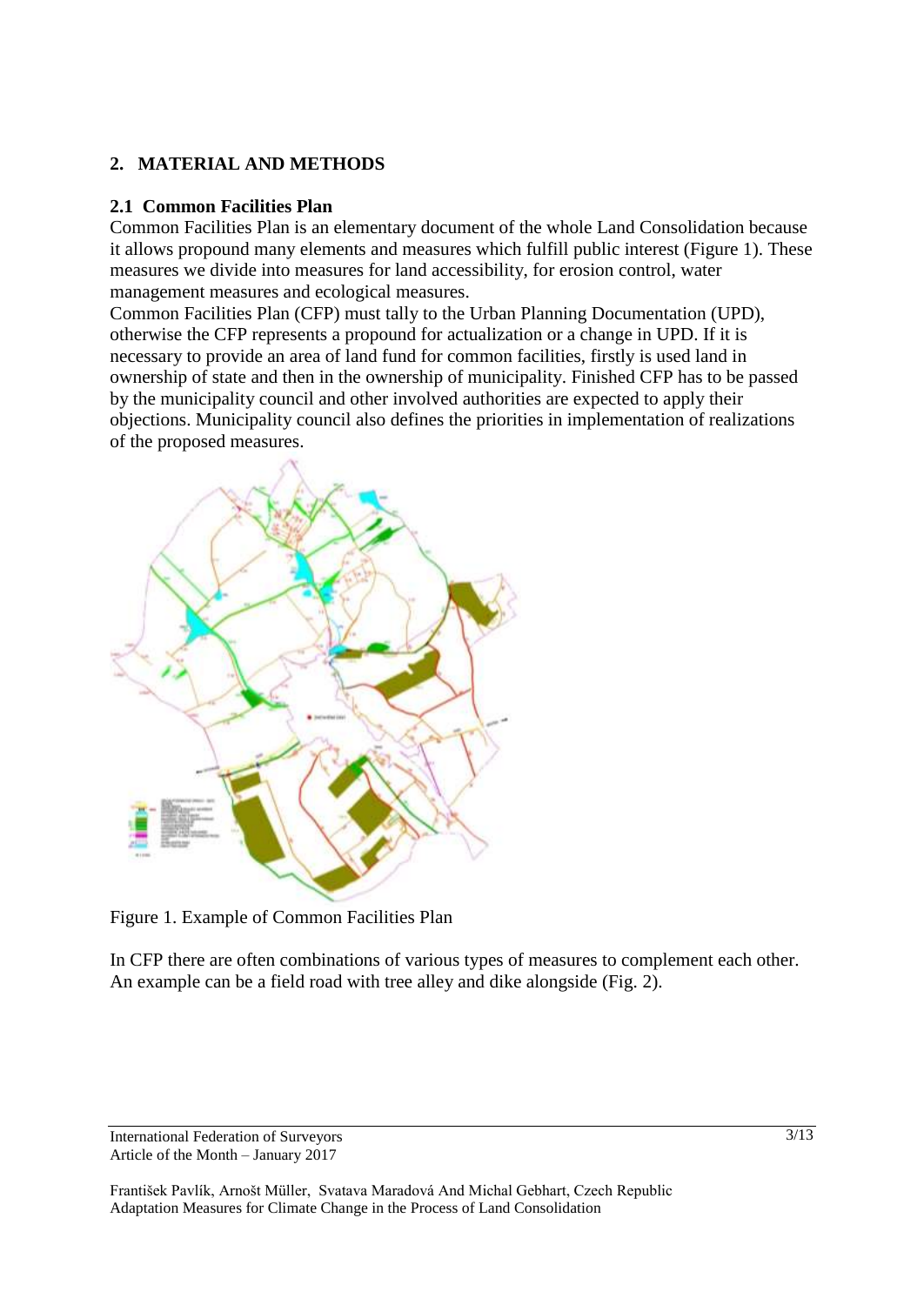

Figure 2. Erosion control belt with a planting

#### 2.1.1 Measures for land accessibility

These measures are trying to solve the principles of the proposed concept of the transport system and in the same time it includes relations with the transport system network with the higher order. The proposed transport system and its technical parameters must be in accordance with the valid technical standards and regulations. This transport system also has to fulfill the requirements for the movement of the agricultural vehicles, enable the rational agriculture and other use out of agricultural transport. Measures which provide land accessibility include field or forest roads (Fig. 3), small bridges, fords, railroad crossings etc.



Figure 3. Example of measures for land accessibility

## 2.1.2 Ecological measures

Proposals of these measures have to document the process for maintaining and improving the ecological stability of land after the Land Consolidation Process. It also has to document the relations with the areas out of bounds of the land consolidations and functional relations with the transport, erosion control and water management parts of the CFP.

```
International Federation of Surveyors
Article of the Month – January 2017
```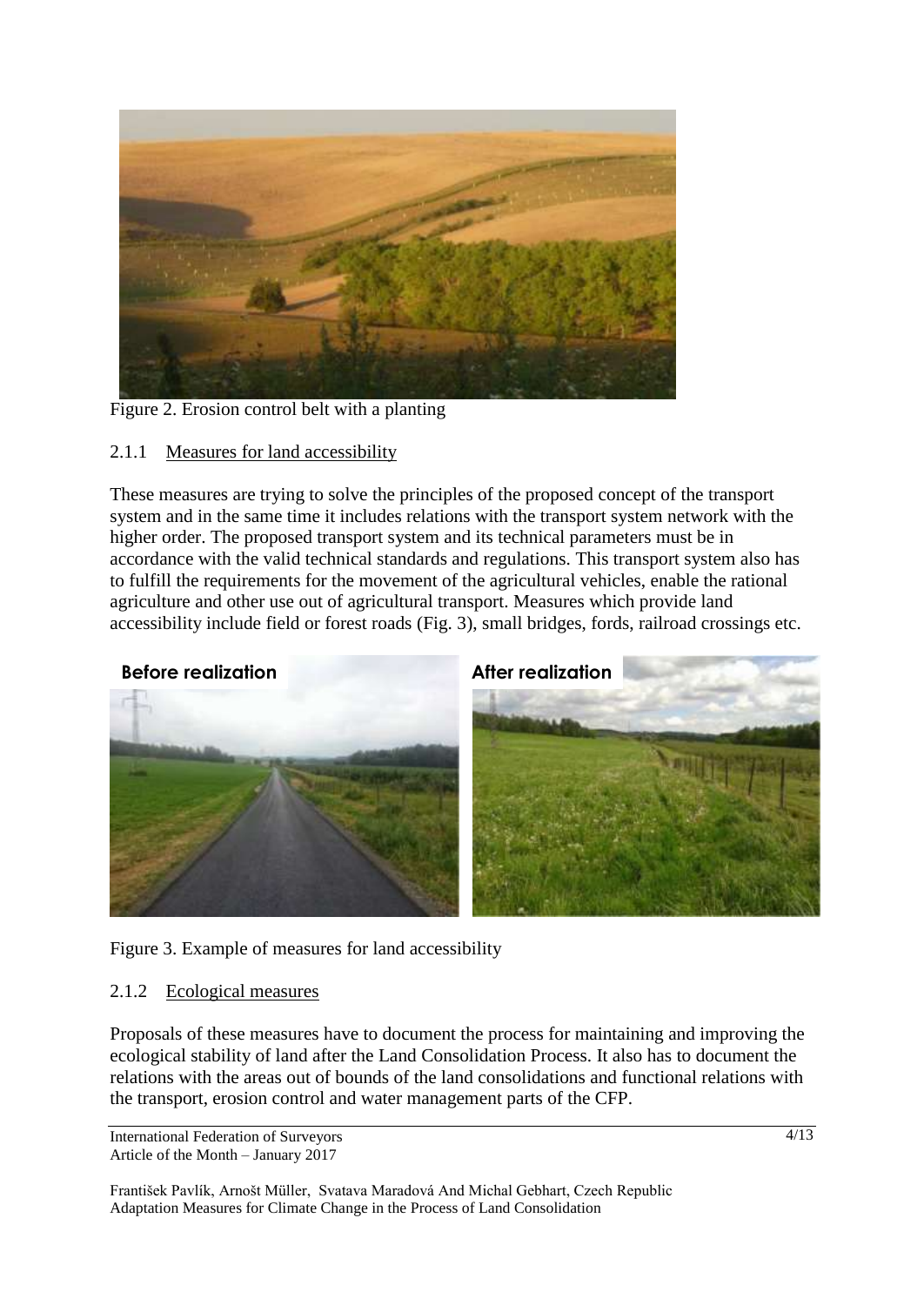To this category belong measures like local system of ecological stability (biocenters, biocorridors), interaction elements, small water pools, wetlands (Fig.4) etc.



Figure 4. Example of ecological measure

## 2.1.3 Soil erosion control measures

To prevent soil erosion CFP often designes a complex of organizational, agronomic and technical measures which complement each other to reach the highest efficiency. These measures are aimed at protecting watercourses, water pools and urban areas against the negative effects of soil erosion, retarding surface runoff and supporting water retention in the landscape, all with taking under consideration requirements and abilities of the agriculture. The enforceability of the measures, especially the "soft" ones (organizational and agrotechnical), largely depends on the willingness (or its lack) of agricultural subjects to implement these measures. Therefore is essential to consult the planned measures with these subjects.

Soil erosion control measures are divided into three groups:

1) Organizational measures – grassing, foresting, shape and size of the parcels, rotation of crops on the soil, change of land use (Fig. 5) etc.



Figure 5. Change of land use (arable / vineyard with anti-erosion function)

International Federation of Surveyors Article of the Month – January 2017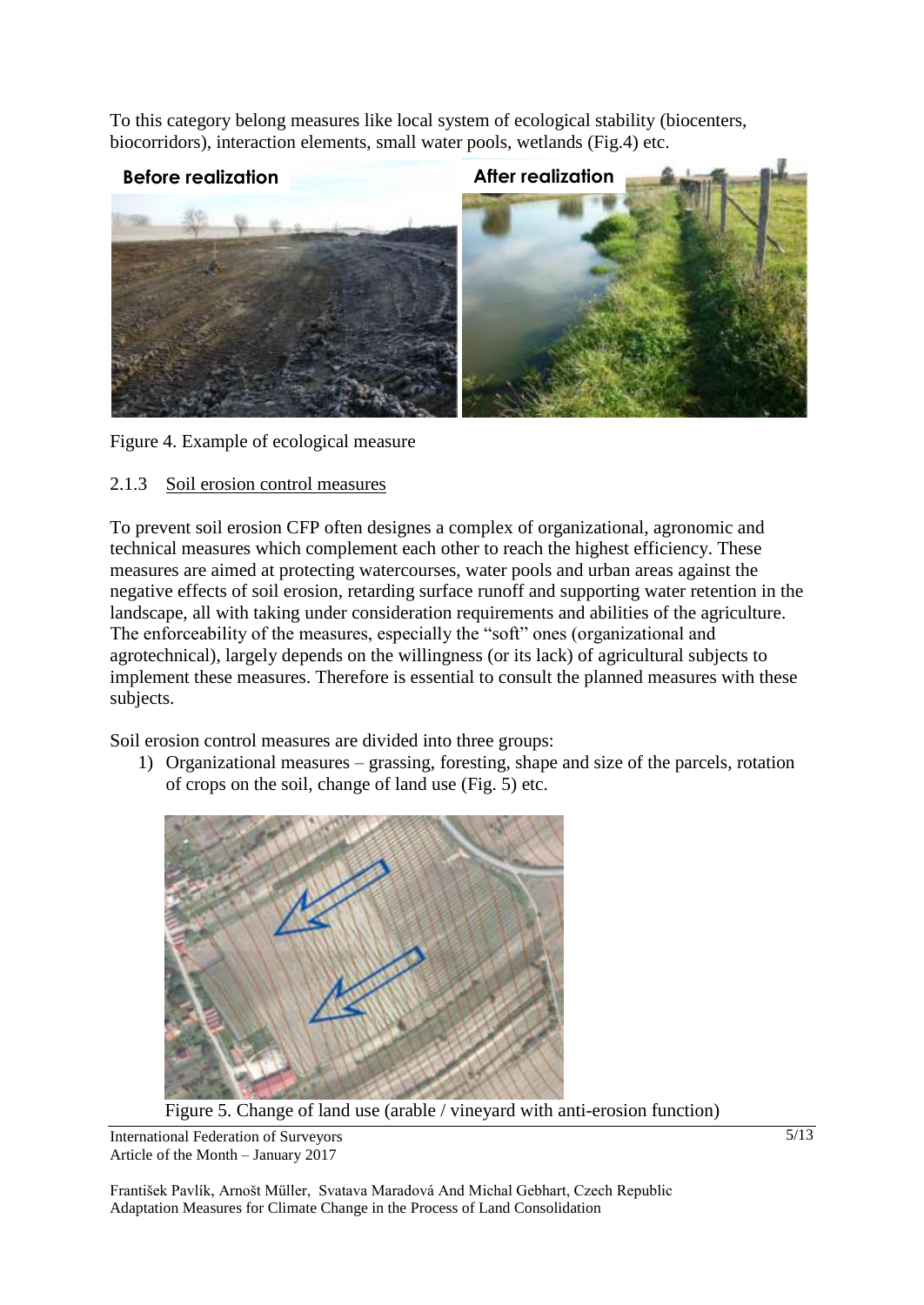2) Agrotechnical measures – growing measures, grassing between fields, seeding into protective crop (Fig. 6), leaving crop residues etc.



Figure 6. Seeding into protective crop

3) Technical measures – sedimentation reservoirs, ditches, stabilization of the paths of runoff (Fig. 7), infiltration zones, terraces, windbreaks etc.



Figure 7. Stabilization of the paths of runoff

## 2.1.4 Water management measures

These measures deal with the water management with particular attention to the relations in the watershed (which means also outside the border of the land consolidation). The principles of these measures are based on legal obligations consisted of improving water conditions, drainage of surface water, flood protection, water resources protection, surface and groundwater protection, measures for water works and the elimination of the drought. These measures are projected primarily to eliminate negative hydrological conditions (floods, droughts) and they include reservoirs, revitalizations of water streams, ponds, dams, stream adjustments etc.

International Federation of Surveyors Article of the Month – January 2017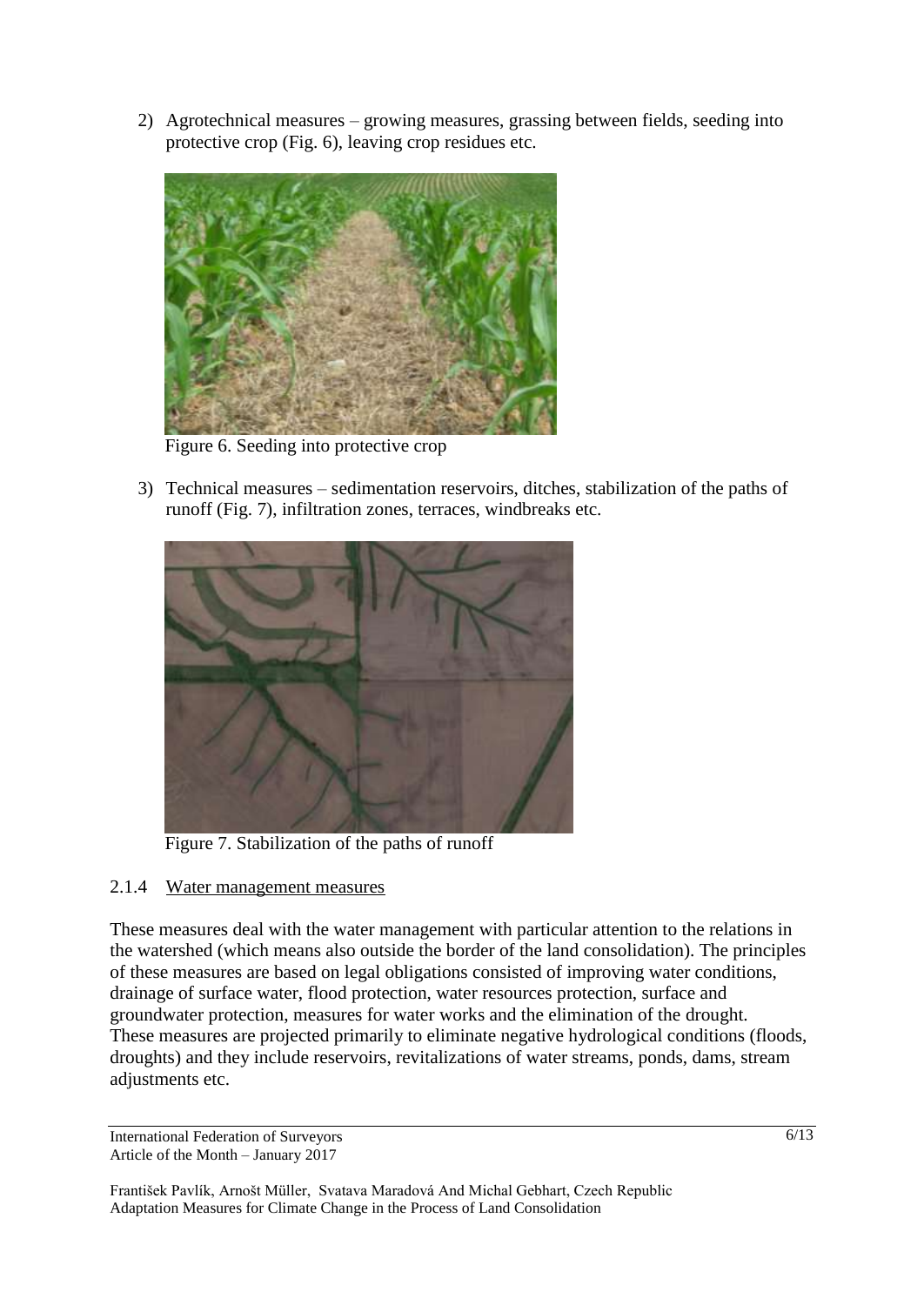## **2.2 Master Plan of Landscape Water Management of the Czech Republic**

Master Plan of Landscape Water Management of the Czech Republic is a project which is focused on conceptual modification of landscape with respect to impacts associated with climate change. The project tries to find new legislative, economical and technical solutions which can be enforced by the process of Land Consolidations (CFP). The main institutions involved under the rule of State Land Office are Czech Agrarian Chamber, universities (Mendel University in Brno, Brno University of Technology), Research Institute for Soil and Water Conservation, T. G. Masaryk Water Research Institute and Global Change Research Institute. This project from the agricultural practice aims to define most vulnerable areas of the Czech Republic and develop adaptation measures to mitigate negative effects, especially floods and droughts. Proposed measures need to be acceptable by farmers. The project responds to the priorities of the Government in the food self-sufficiency, increasing flood protection, and increasing protection of soil and landscape.

## 2.2.1 Description of the solution

First step of the solution was to describe the current situation (studies, legislation, foreign experience, etc.) and evaluation of available data sources.

The second step towards the implementation of the proposed framework is the identification regions with the highest hazards so that the next steps of risk assessment (vulnerability and exposure assessments) and policy application can be targeted to these regions.

The potential indicators that could be used to for the assessment of hazards are numerous. Because the focus of this study was on assessing combined hazards for agricultural land, we focused on the indicators that in our view can best be used to quantify these hazards. Towards the assessment of the combined hazard (Fig. 8) for the agricultural lands analyzed, we identified the following hazards as being the most critical ones:

- Agricultural drought during the growing season
- Pre-existing poor soil conditions decreasing the ability of the soil to hold water (quicklyt drying soils)
- Increased susceptibility to water erosion, including the occurrence of concentrated runoff pathways
- Pre-existent infrastructure and/or settlements in the path of the concentrated runoff pathways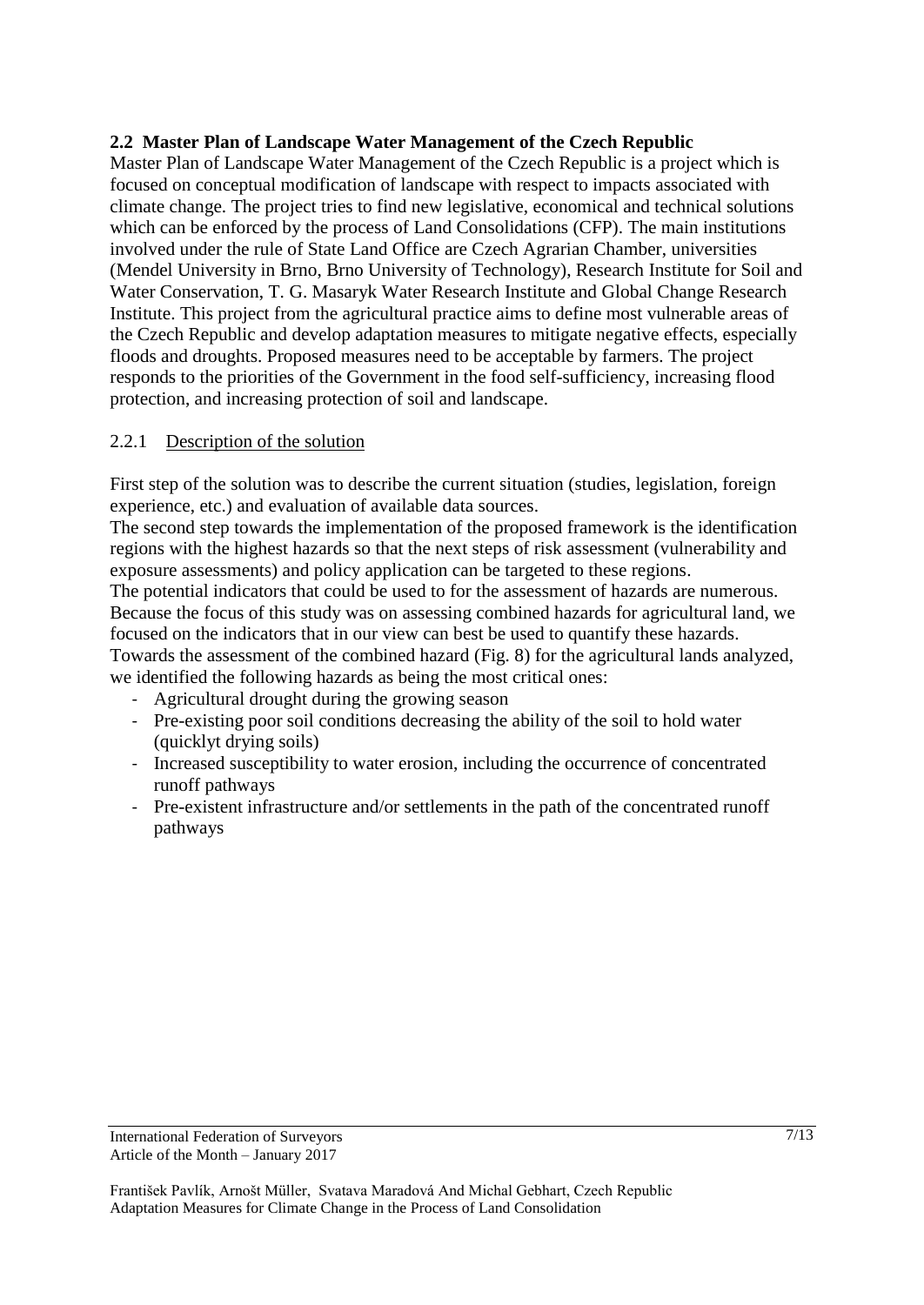

Figure 8. Overview of the individual hazard indicators with arrows showing their interactions 2.2.2 Individual hazard indicators

## *Agricultural drought during the growing season*

As the indicator of drought hazard, we selected the median number of days per season (based on 1991-2014 data) with a saturation of the surface soil layer below 30 % of the relative soil water content (i.e., the percentage up to which water fills the soil pores between the so-called wilting point and field capacity) in the topsoil. In general, this value could be considered as the level below which the physiological processes of the plant begin to be significantly limited by a lack of water (e.g., Larcher 2003). The calculations were performed in 500 m grid covering the whole Czech Republic (Trnka et al., 2015b). Based on the drought-yield relationship, we divided the growing season into two parts: April-June and July-September. The former, mostly spring- and winter-sown cereals (usually harvested in July) are known to be affected the most (e.g., Hlavinka et al., 2009), while the latter season represents the time period in which latter-maturing crops (e.g., maize, potatoes or sugar beets) can be negatively affected.

#### *Quickly drying soils*

In Czech Republic, this issue is of concern in the northwestern and southeastern parts of the country. The expansion of fast drying soils is driven by erosion, and many areas with very fertile soils less than 100 years ago (e.g., chernozems) are presently fast drying soils consisting of an underlying loess or sand from the original bottom of the sea. The process is accelerated by ongoing climate change connected with the increasingly frequent occurrence of long periods of drought and also by unsuitable tillage practices with a low re-supply rate of organic matter to the soil. Determining the occurrence of fast drying soils was performed through the evaluation of a high resolution (5x5 m grid) map of the soil conditions based on the information obtained from the soil database that is maintained and permanently updated by the Research Institute for Soil and Water Conservation

#### *Sheet, interrill and rill soil erosion*

The first indicator of an erosion hazard for agricultural land focuses predominantly on socalled sheet erosion (i.e., the transport of loosened soil particles by overland flow). In this study was used an approach based on the universal soil loss equation USLE (Wischmeier & Smith 1978). The topography factors were estimated according to the modified equation of

International Federation of Surveyors Article of the Month – January 2017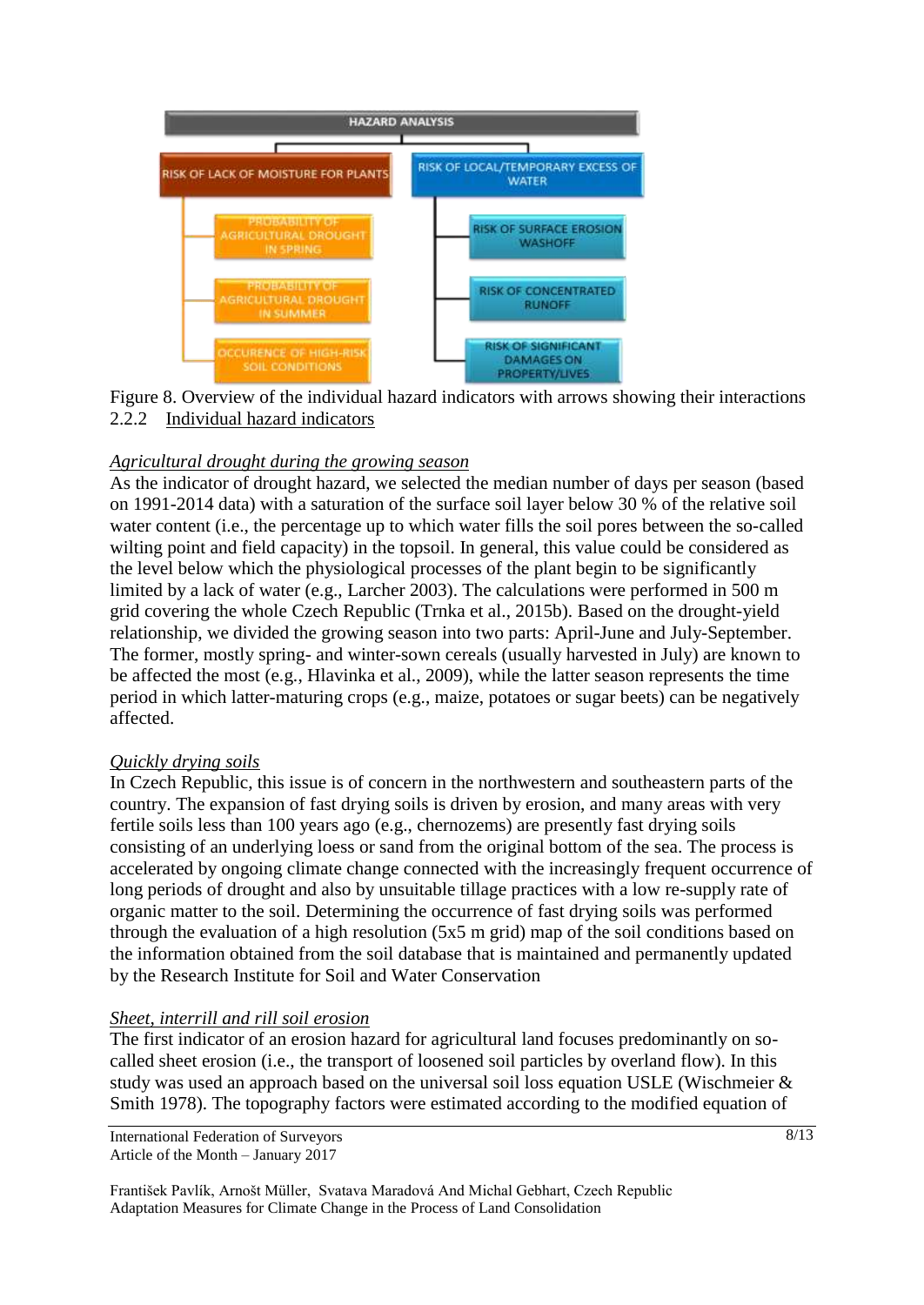Desmet & Govers (Desmet & Govers 1996) using a 5x5 m grid digital elevation model. The efficiency factor of erosive rainfall was set to  $R = 40$  MJ.ha<sup>-1</sup>.cm.h<sup>-1</sup> (Janeček et al. 2012), and the C factor was based on the actual crop proportions at the same resolution as the slope and length estimates. After estimating annual soil loss, those 5x5 m grids showing the annual potential loss higher than 4 tons per ha (i.e. nationally enforced limit) were marked as those with a significantly higher than permissible erosion rate.

#### *Rill and ephemeral gully erosion*

In addition to the classic erosion furrows on the surface slopes of arable land, there are also so-called "rills" and "ephemeral gullies' present, which differ from the classic erosion furrows because of their cross-sectional area (larger than 1 square foot) (Morgan, 2005). For the analysis of ephemeral gully erosion hazards, the method of plotting potential paths of runoff concentration at the spatial resolution of 5 m was used. This method is based on the modeling of flow accumulation from drainage areas, the interpretation of the nature of the terrain and the visual interpretation of aerial photos of the affected land blocks. Contributing areas were used to automatically generate the direction and accumulation of runoff over a digital terrain model with manual correction using raster topographic maps and aerial orthophotos (Dumbrovský et al. 2011).

#### *Localized floods originating from agricultural land*

Drbal & Dumbrovský (2009) reported that even a contributing area of 5 ha is sufficient to generate a flow that can cause severe damage to property. The causal factors critical for the formation of a concentrated runoff were determined based on the number of recent flood events from torrential rainfall, and parameters were set to estimate so-called "critical points". Critical point (CP) was defined as the point where the trajectory of the concentrated runoff penetrates into the municipality. CPs were thus determined based on the intersection of a municipality (urban) boundary with concentric lines of a track drainage area with the contributing to a region  $\geq 0.3$  km<sup>2</sup>. As the area affected by torrential rainfall tends to be limited, the contributing area was also limited to  $10 \text{ km}^2$ . In this analysis we assumed that torrential rain could occur at any location in the Czech Republic.

## 2.2.3 Multiple hazard analysis

The original quantification of the indicators was based on different resolutions, with data on drought occurrence being available as a 500 x 500 m grid and the remaining indicators being calculated at 5 m resolution due to the importance of the local terrain conditions. As the study aimed at identifying the areas with the highest hazard level for policy making purposes, the indicators were aggregated at the level of the cadaster unit, which is the smallest administrative unit in the Czech administrative division system. For each cadaster unit, the value of each indicator was calculated. All indicators were normalized using a z-score approach. It is one of the most commonly used normalization procedures in which all indicators are converted into a common scale with an average of zero and the standard deviation of one.

Value of Z-score was calculated as:

International Federation of Surveyors Article of the Month – January 2017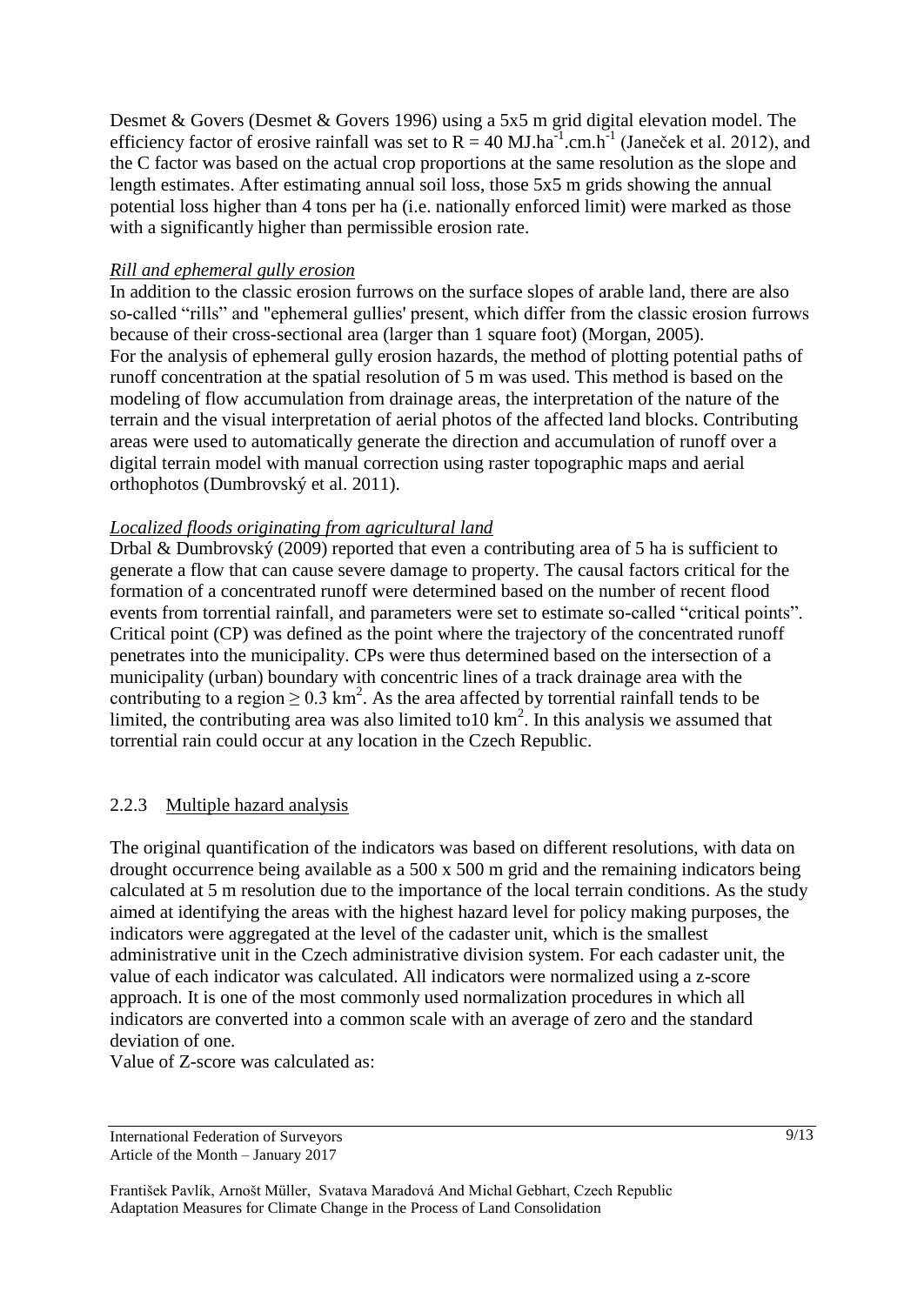$$
z = \frac{x - \mu}{\sigma}
$$
  
where:

x - parameter value in the cadastral;  $\mu$  - average value for all cadastral;  $\sigma$  – standard deviation for all cadastral

Hazard of solved area was classified according to the value of Z-scores as show Table 1.

Table 1: Z-score table used to interpret the standardized values of the indicators

| Indicator interpretation  | z-score range      |
|---------------------------|--------------------|
| Above average             | $0 - 0.5$          |
| Markedly above average    | $>0.5$ and $< 1.0$ |
| Highly above average      | $1.0 - 1.5$        |
| Very highly above average | $>1.5$ and $< 2.0$ |
| Extremely above average   | 2.0 and higher     |

2.2.4 Results of Multiple hazard analysis

Spatial distribution of multiple hazard analysis is shown in Fig. 9. The percentage of territory at where the hazard level is highly above average or worse is 8% (Fig. 9a). Within the multicriteria analysis, was simultaneously examined how a large part of the territory of Czech Republic meets at least one of the criteria for an extreme degree of risk (Fig. 9b). This combined approach provides a good overview of the areas where the hazard level is significantly higher than the rest of the territory. The last step of this analysis was to define the territory that may be considered to be at a particularly high risk. As such, was considered a territory where the average value of the z-scores was higher than 1.5 and/or where at least two criteria had z-scores above 2.0 to be at a high risk. These criteria are met by 4.5% of the territory of Czech Republic. As Fig. 9c shows, two areas can be pinpointed as the most at risk. These most vulnerable regions constitute areas where attention and resources should be given the highest priority.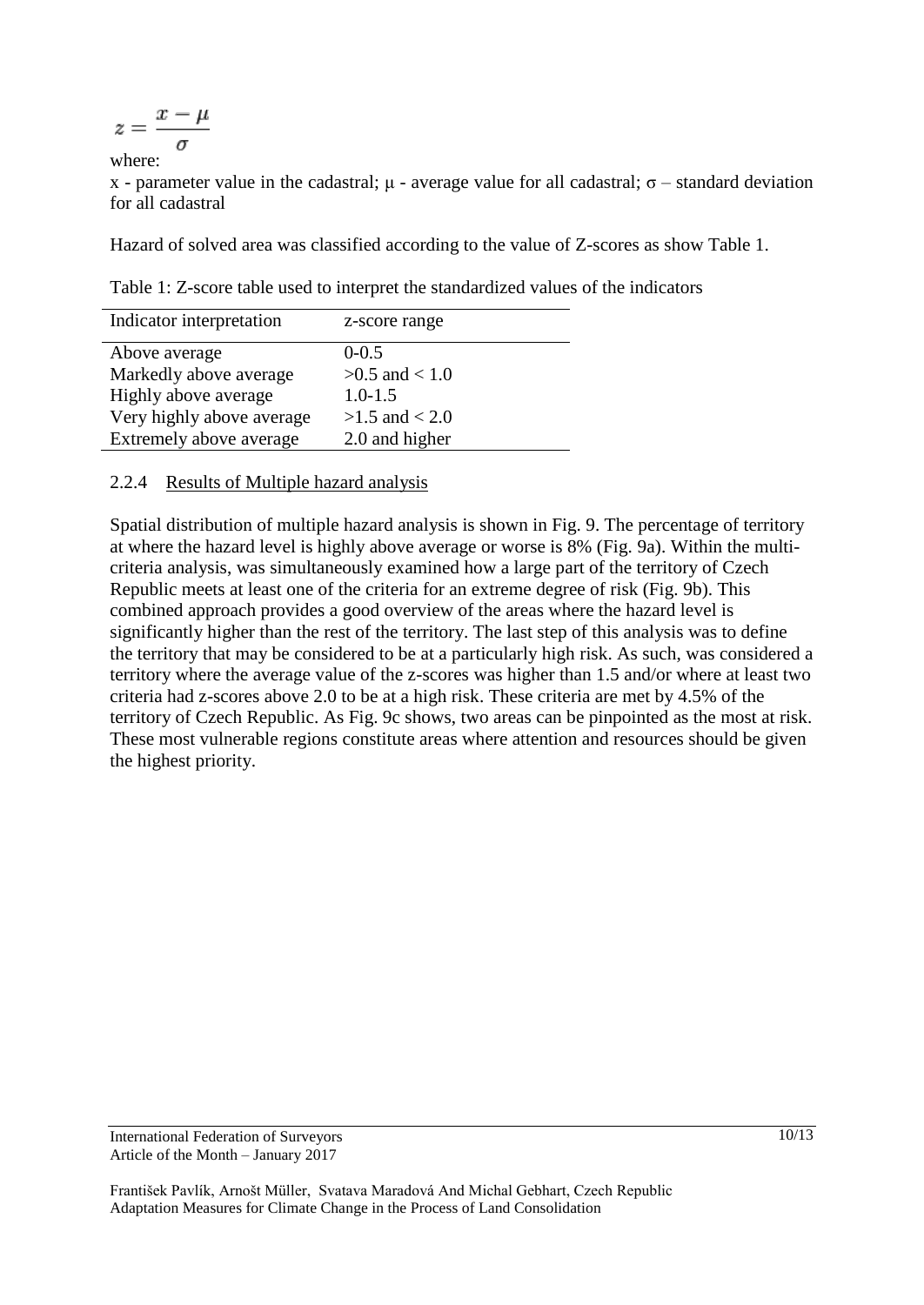

Figure 9. The result of the multiple-hazard analysis at the cadastre (a-b) and district (c) level: a) mean z-score of all six individual hazards, b) number of individual hazards per cadastre unit in the worst category, and c) the districts with the highest combined hazard level within the country. The top 10 regions according to hazard level are numbered.

## **3. CONCLUSION**

The mapping of multiple hazards for agricultural land is intended as an important step in the assessment of the vulnerability of the agricultural sector to the occurrence of drought and extreme precipitation events under the present conditions and under the predicted future climate conditions in Czech Republic. The map presented here synthesizes a variety of data and serves as an indicator of areas deserving more detailed attention. Regions whith highest hazard level are concentrated in the southeastern and northwestern lowland areas. As typical areas with the highest hazard levels, we can identify regions with below average precipitation and a high proportion of soils with a degraded or naturally occurring low water-holding capacity, and those with steeper than average slopes and terrain configurations in relatively large catchment areas that have urbanized landscapes located at their lower elevations. The identification of the most vulnerable areas in the Czech Republic through a multi-hazard analysis is an important source of information in guiding the prioritization of the land consolidation process and its spatial targeting for the State Land Office. In this way, the State Land Office receives unique material that can be used to improve their ability to mitigate the impacts of climate change. In addition, it will be able to effectively participate in the establishment of a legislative and economic framework that could possibly realize adaptation measures acceptable to agricultural entities.

As the next step in the search of new measures (technical, economic and legislative) and their efficient spatial targeting will be analyzed in detail farms from areas with the highest hazard

International Federation of Surveyors Article of the Month – January 2017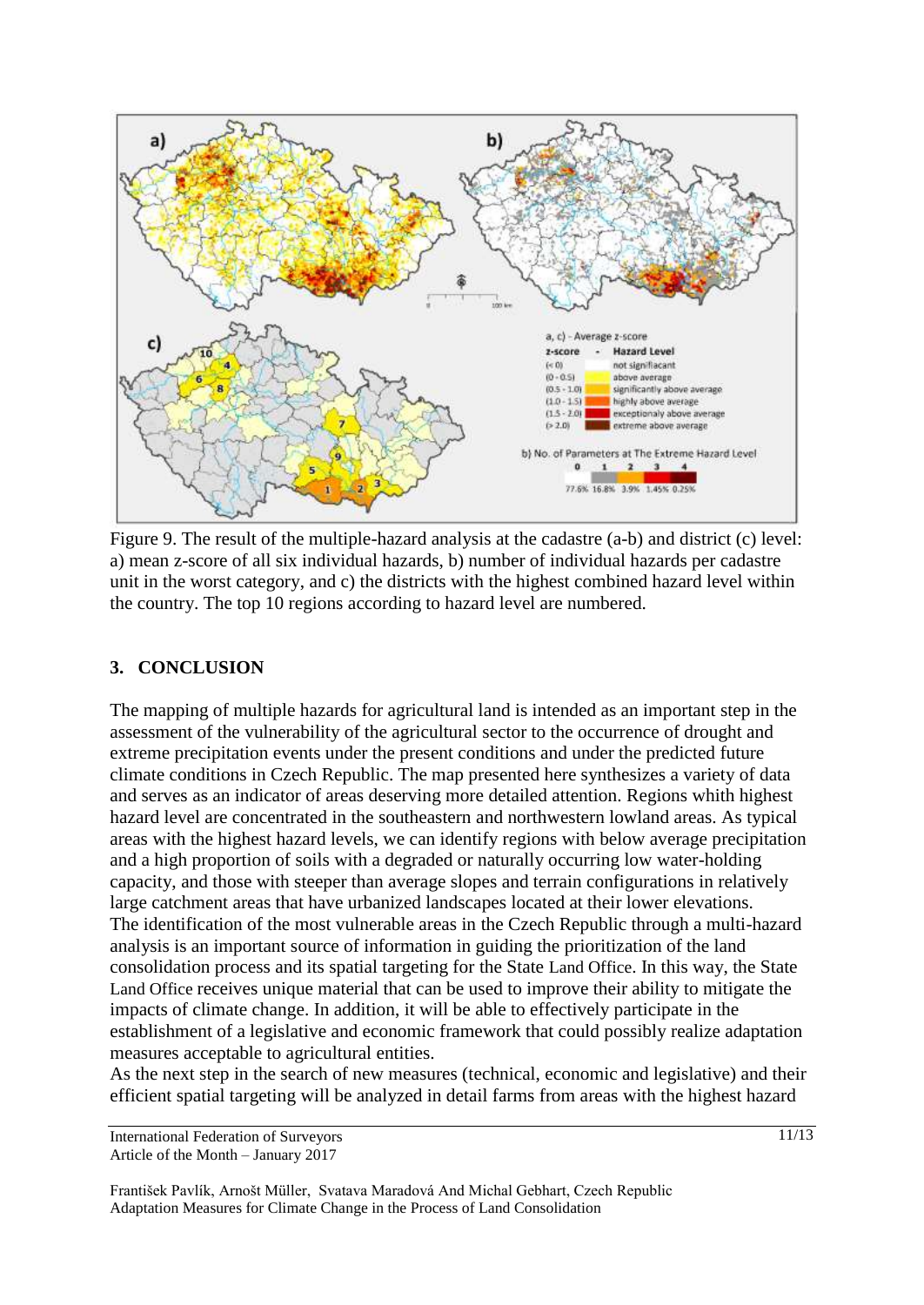levels. It will also made a detailed proposal of adaptation measures that will be acceptable to farms under the current (climate, economical, legislative) and future (climate) conditions. Experiences from the pilot farms will help indicate the necessary adaptation measures for the future. An important question is the political will and ability to enforce the necessary adaptation measures at national and international level.

## **REFERENCES**

Desmet PJJ, Govers G (1996) A GIS procedure for automatically calculating the USLE LS factor on topographically complex landscape units. J Soil Water Conserv 51: 427-433.

Drbal, K., Dumbrovský, M. et al. (2009): Metodický návod pro identifikaci KB. Brno: Ministry of Environment of the Czech Republic, Prague [\(http://www.povis.cz/html/download\\_smernice.htm\)](http://www.povis.cz/html/download_smernice.htm)

Dumbrovský, M., Ekotoxa. 2011. Vymezení přispívajících ploch nad závěrovými profily erozně ohrožených drah odtoku na orné půdě pro potřeby Rámcové směrnice pro vodní politiku 2000/60/ES. 2011.

Hlavinka P, Trnka M, Semerádová D, Dubrovský M, Zalud Z, Mozný M (2009) Effect of drought on yield variability of key crops in Czech Republic. Agric For Meteorol 149:431– 442.

Janeček M, Dostál T, Kozlovsky-Dufková J, Dumbrovský M, Hůla J, Kadlec V, Kovář P, Krása T, Kubátová E, Kobzová D, Kudrnáčová M, Novotný I, Podhrázská J, Pražan J, Procházková E, Středová I, Toman F, Vopravil J, Vlasák J (2012) Erosion Control in the Czech Republic - handbook. Czech University of Life Sciences. Prague, p. 113.

Kappes MS, Keiler M, von Elverfeldt K, Glade T (2012) Challenges of analyzing multihazard risk: a review. Nat Hazards 64:1925 –1958.

Larcher, W. (2003) Physiological Plant Ecology - 4th edition, SpringerVerlag, Berlin, Heidelberg, New York.

Morgan RPC (2005) Soil Erosion and Conservation. Third Edition. Oxford: Blackwell Publishing.

Trnka M, Hlavinka P, Semenov MA (2015a) Adaptation options for wheat in Europe will be limited by increased adverse weather events under climate change, J R Soc Interface 12: 20150721.

Trnka M, Semerádová D, Novotný I, Dumbrovský D, Drbal K, Pavlík F, Vopravil J, Štěpánková P, Vizina A, Balek J, Hlavinka P, Bartošová L, Žalud Z (2016). Assessing the combined hazards of drought, soil erosion and local flooding on agricultural land: A Czech case study. doi: 10.3354/cr01421.

International Federation of Surveyors Article of the Month – January 2017